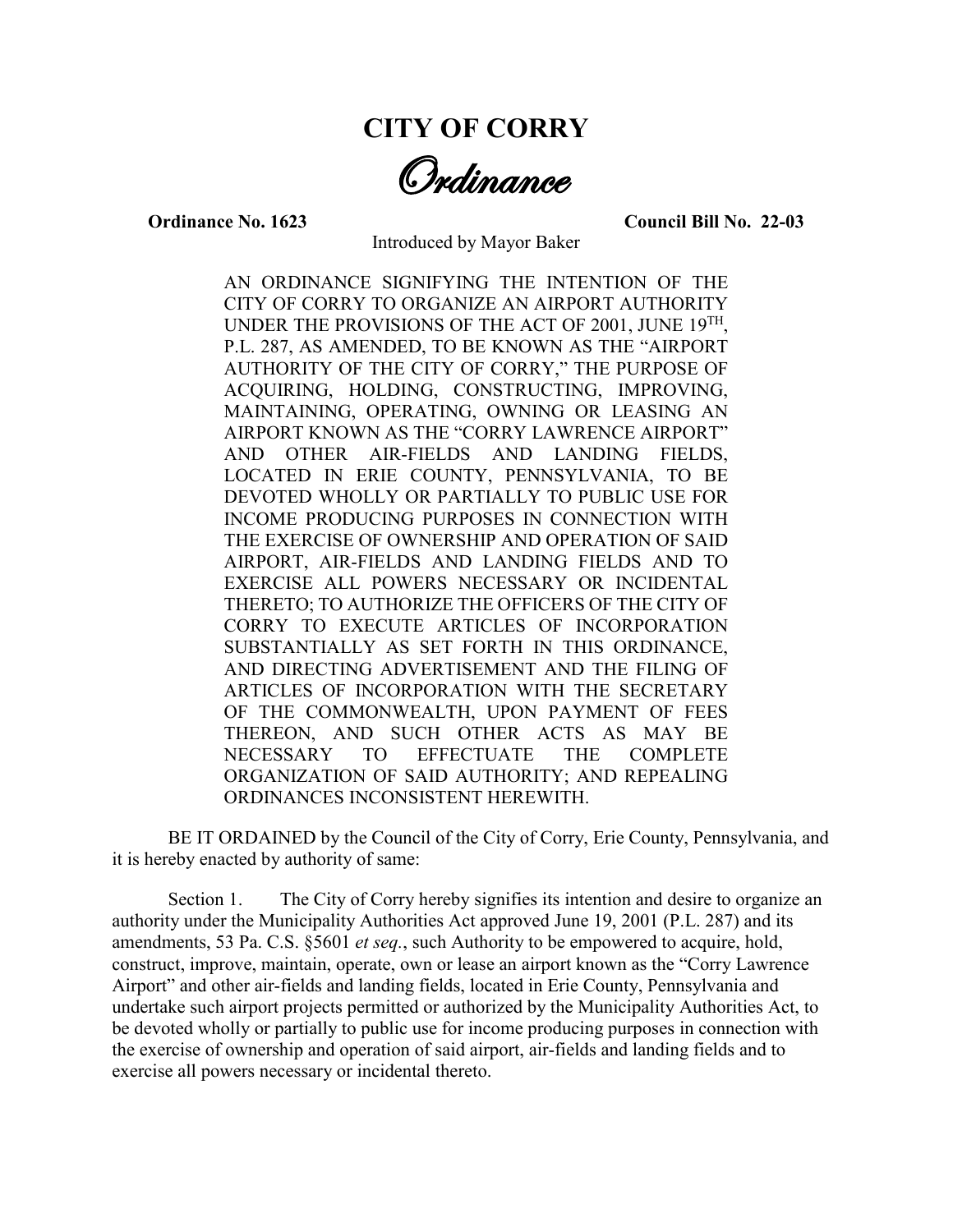Section 2. The proper officers of the City of Corry are hereby authorized and directed to execute on behalf of the City of Corry Articles of Incorporation for said Airport Authority in substantially the following form:

"Articles of Incorporation

To the Secretary of the Commonwealth Commonwealth of Pennsylvania

In compliance with the requirements of the Act of June 19, 2001, P.L. 287, as amended, the Council of the City of Corry, a municipal corporation of the County of Erie, Commonwealth of Pennsylvania, desiring to organize an airport authority thereunder, does hereby certify:

1. The name of the Authority is "Airport Authority of the City of Corry".

2. The said Authority is formed under the Act of June 19, 2001, P.L. 287, as amended and supplemented.

3. Two other authorities have been created by the City of Corry and are currently in existence. The "Municipal Authority of the City of Corry" was incorporated on September 11, 1941 pursuant to the Municipality Authorities Act of 1935, Act of June 28, 1935 (P.L. 463, No. 191. The "Redevelopment Authority in the City of Corry" was incorporated on October 21, 1974 pursuant to the Municipality Authorities Act of 1945, Act of May 2, 1945 (P.L. 382, No. 164).

4. The name of the incorporating municipality is The City of Corry. The names and addresses of the City of Corry's existing Municipal Authorities are as follows:

- Municipal Authority of the City of Corry, 100 S. Center Street, Corry PA 16407
- Redevelopment Authority in the City of Corry, 1541 Enterprise Road, Corry PA 16047

5. The names and addresses and terms of office of the first members of the Board of the Authority are as follows:

| Name                    | Address              | Term and Expiration Date |
|-------------------------|----------------------|--------------------------|
| Charles Gray            | 4 S Center St        | 1 year; expires          |
|                         | Corry, PA 16407      | December 31, 2024        |
| <b>Brody Howard</b>     | 221 N Center St      | 2 years; expires         |
|                         | Corry, PA 16407      | December 31, 2025        |
| Brock Allen             | 1825 Peninsula Drive | 3 years; expires         |
|                         | Erie, PA 16505       | December 31, 2026        |
| <b>Timothy Thomas</b>   | 171 Reed Road        | 4 years; expires         |
|                         | Corry, PA 16407      | December 31, 2027        |
| <b>Charles Thompson</b> | 12800 Route 6        | 5 years; expires         |
|                         | Corry, PA 16407      | December 31, 2028        |